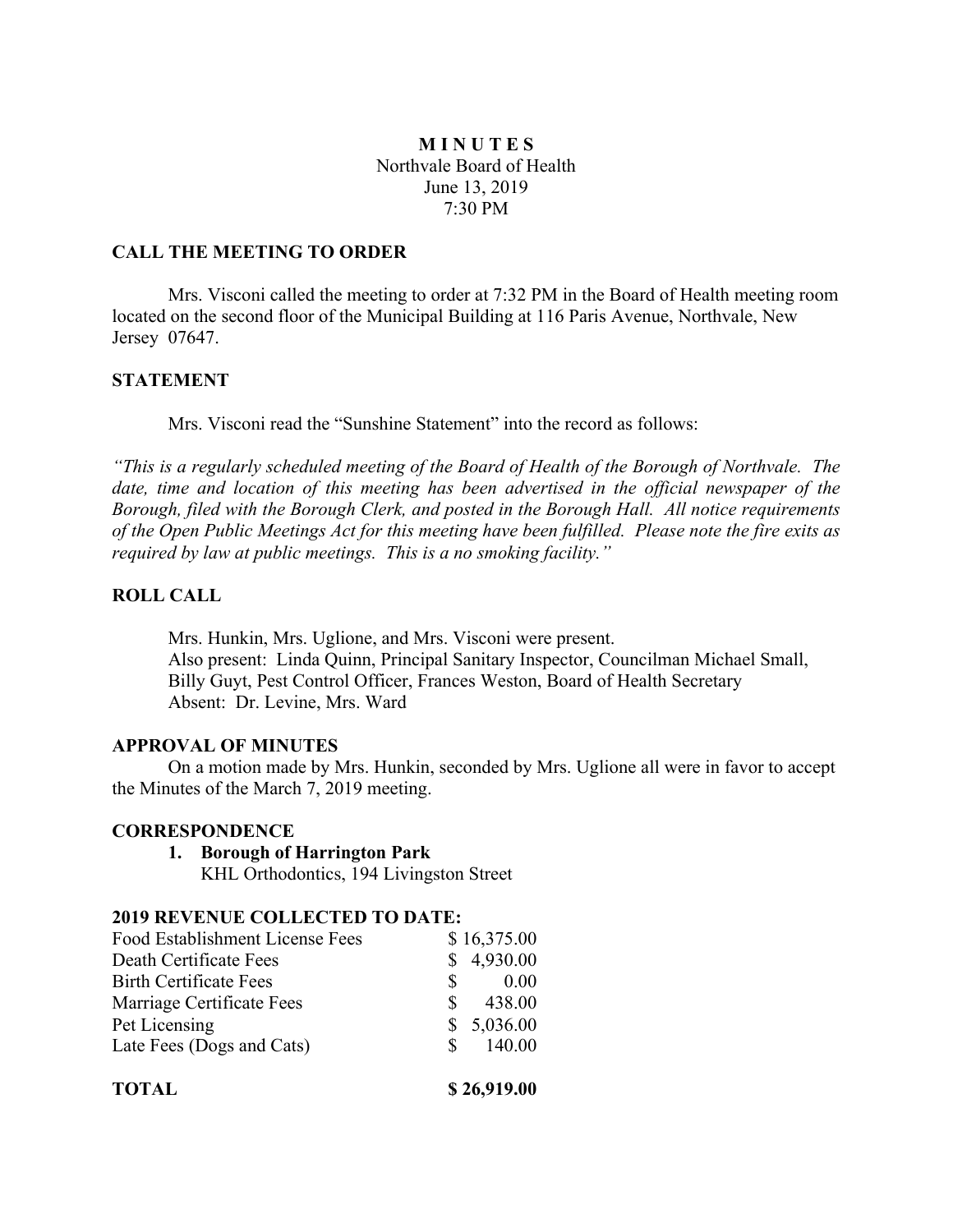## **PAYMENT OF BILLS**

Ratify and approve all bills paid between January 1, 2019 and May 31, 2019

| <b>Office Concepts Group</b><br>Date Book                                                  | \$24.33     |
|--------------------------------------------------------------------------------------------|-------------|
| W.B. Mason<br>Copy Paper                                                                   | \$23.50     |
| <b>RR</b> Donnelly<br><b>Safety Paper</b>                                                  | \$73.50     |
| <b>Bergen County Health Dept.</b><br><b>Bloodborne Training</b>                            | \$36.00     |
| $D & E$ Uniform<br>Nameplate - K. Ward                                                     | \$16.00     |
| <b>Munidex</b><br>Health Dept Software Support                                             | \$1,073.00  |
| <b>Bergen County Health Dept.</b><br>2019 Health Services Contract 1 <sup>st</sup> Payment | \$13,531.63 |
| <b>TYCO Animal Control</b><br>Jan, Feb, March, April                                       | \$2,320.00  |
| N.J. Dept. of Health<br>$D_{\alpha\alpha}$ Animal Licenses Esk Mansh Anuil                 | \$535.80    |

Dog Animal Licenses Feb,March,April

On a motion made by Mrs. Hunkin, seconded by Mrs. Uglione all were in favor to ratify and approve all bills paid between January 1, 2019 and May 31, 2019.

## **OPEN TO PUBLIC**

Mrs. Visconi opened the meeting to the public. There being no comments from the public, Mrs. Visconi closed the meeting to the public.

### **SECRETARY'S REPORT**

Mrs. Weston reported that the Mayor and Council amended the ordinance for Chapter 209 Animals. The Flu Clinic will be held on October 5th, 10:00-11:30 AM. Lou Musto, Shoprite Pharmacist, is interested in coming again this year. Mrs. Weston will contact him. Mrs. Hunkin offered to help that day. She also reported that the Rabies Clinic will be held on October  $8<sup>th</sup>$ , 6:30-7:30 PM at the DPW building. Dr. Simon from Northvale Veterinary Clinic will once again administer the rabies vaccine. The next meeting is October 3<sup>rd</sup> at 7:30 PM.